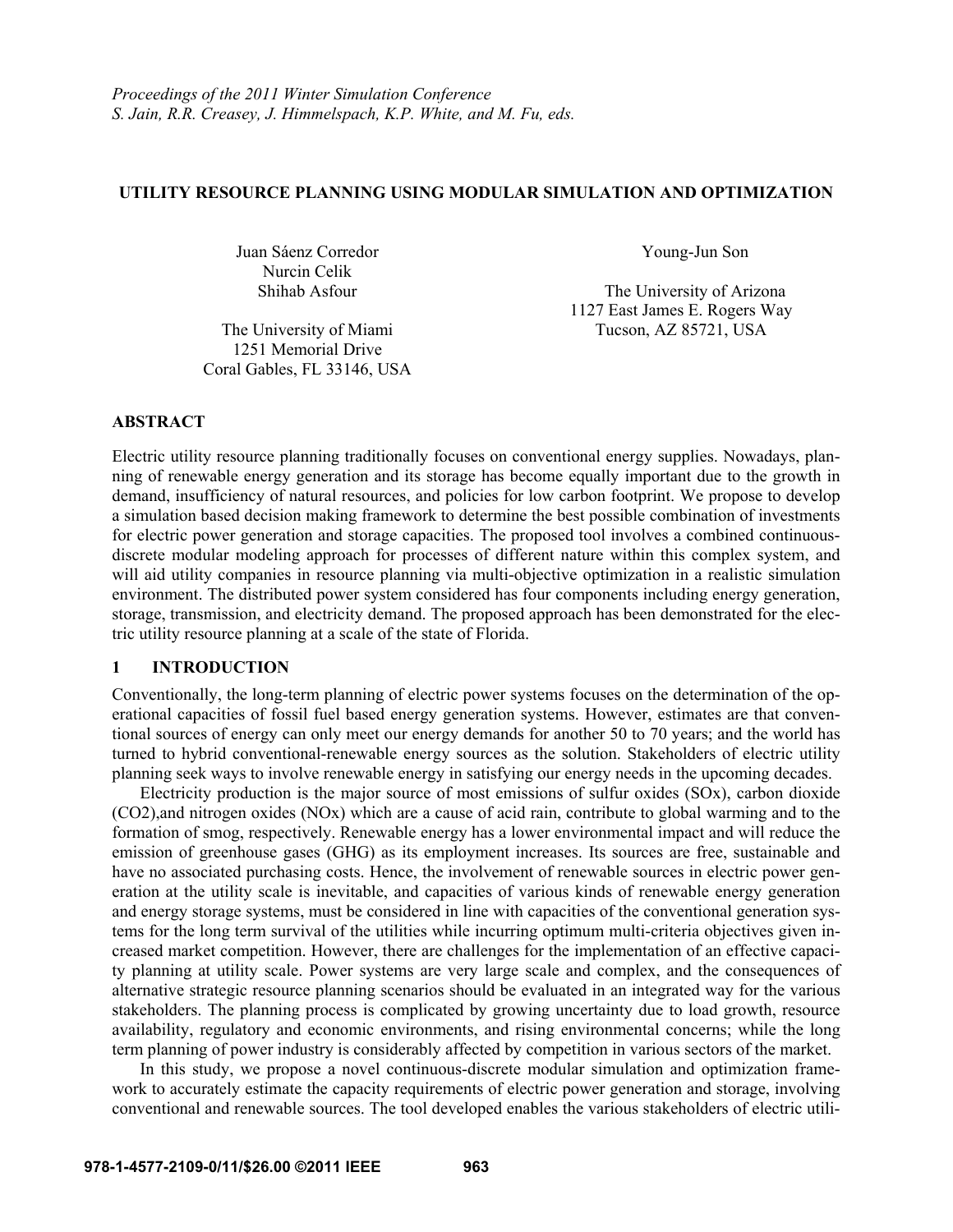ty resource planning to devise the best possible capacity plans, while saving computational resources and costs. The goal of the optimization model is to minimize the financial investment and operational cost of building, operating and maintaining the combined renewable and fossil fuel based energy generation systems, as well as minimizing the environmental impact, while meeting the electricity demand. The proposed framework is composed of four evaluation and one optimization modules. The generation module (G) captures the details and characteristics of the hybrid conventional-renewable energy generation in an electric power system. The storage module (S) captures the attributes of various energy storage systems such as NaS batteries, and compressed air energy storage (CAES). The transmission and distribution grid elements such as the step-up and step-down substations and inverters are included in the transmission module (T) and demand from industrial, commercial, transportation, and residential customers is captured in the demand module (D). The optimization module (O) determines the best possible combination of investment options that will result in minimized cost and environmental impact. Continuous-discrete modeling methodologies are used in each module depending on the nature of the sub-system while metaheuristics are utilized for the solution mechanism of module O. Since previous efforts on the resource planning of electric utility systems at this scale and scope incorporating real data are infrequent, acquisition of realistic data has been an additional challenge to this study. The constructed tool is used to find an optimal investment policy of renewable and fuel-based generation and energy storage. It is also used to test the impacts of several factors such as, different conflicting objectives, demand growth, efficiencies in PV panels, wind turbines, fuel operating power plants, CAES, and batteries, and losses in transmission lines on the total cost of the integrated electric system. While the proposed tool has been demonstrated for the state of Florida, the framework is built generically to be adopted for other states, or countries.

### **2 PROPOSED MODULAR SIMULATION AND OPTIMIZATION FRAMEWORK**

A continuous-discrete modular simulation and optimization framework was developed in this study as the most reasonable method for assessing the different options for creating a real system of a magnitude and cost at utility scale. Through the proposed modular simulation, the best capacities of different energy generation systems can be foreseen. Modular simulation allows for a great deal of modeling flexibility, costs significantly less, and provides savings in time, compared to its emulator counterparts. The proposed modular simulation was developed with an emphasis on credibility, which in turn resides in analytical models and well-established literature.

 Several challenges exist while modeling the power grid system using the proposed approach. The distributions of the data as well as its associated variability need to be defined in order to model the demand, solar radiation, and wind speed with accuracy. Research has enabled us to obtain the correct parameters for GHG emissions, energy generation efficiency, and cost. The design, interactions and mechanics of an energy system like the one simulated had to be determined correctly.

In real energy systems, energy is produced continuously and instantly consumed, stored or grounded. This is simulated by discrete entities created with fixed inter-arrival times, and each entity contains energy relative to the power output of the source over the inter-arrival time. The entity is then sent to the grid and either stored, consumed or grounded. This approximation creates some difficulties in distributing the energy correctly since some entities have much more energy than others; by having significantly small inter-arrival times, the loss of precision of the model by this approximation is minimized. Figure 1 shows the overview of our continuous-discrete modular approach to model electric utility resource planning.

## **2.1 Energy Generation Module (G)**

Module G lets us model each subsystem with precision, without impacting the rest of the systems in the model. Submodule 1 models solar energy generation including the capacity and efficiency of the system as well as the solar irradiance. Submodule 2 models wind energy generation with the wind speed in addition to the capacity and efficiency of the system. Submodule 3 models coal fired generation considering the system's capacity, its GHG emissions and specifics regarding its efficiency. Submodule 4 provides the details of natural gas fired generation, by taking into account the impacts of using a combined cycle;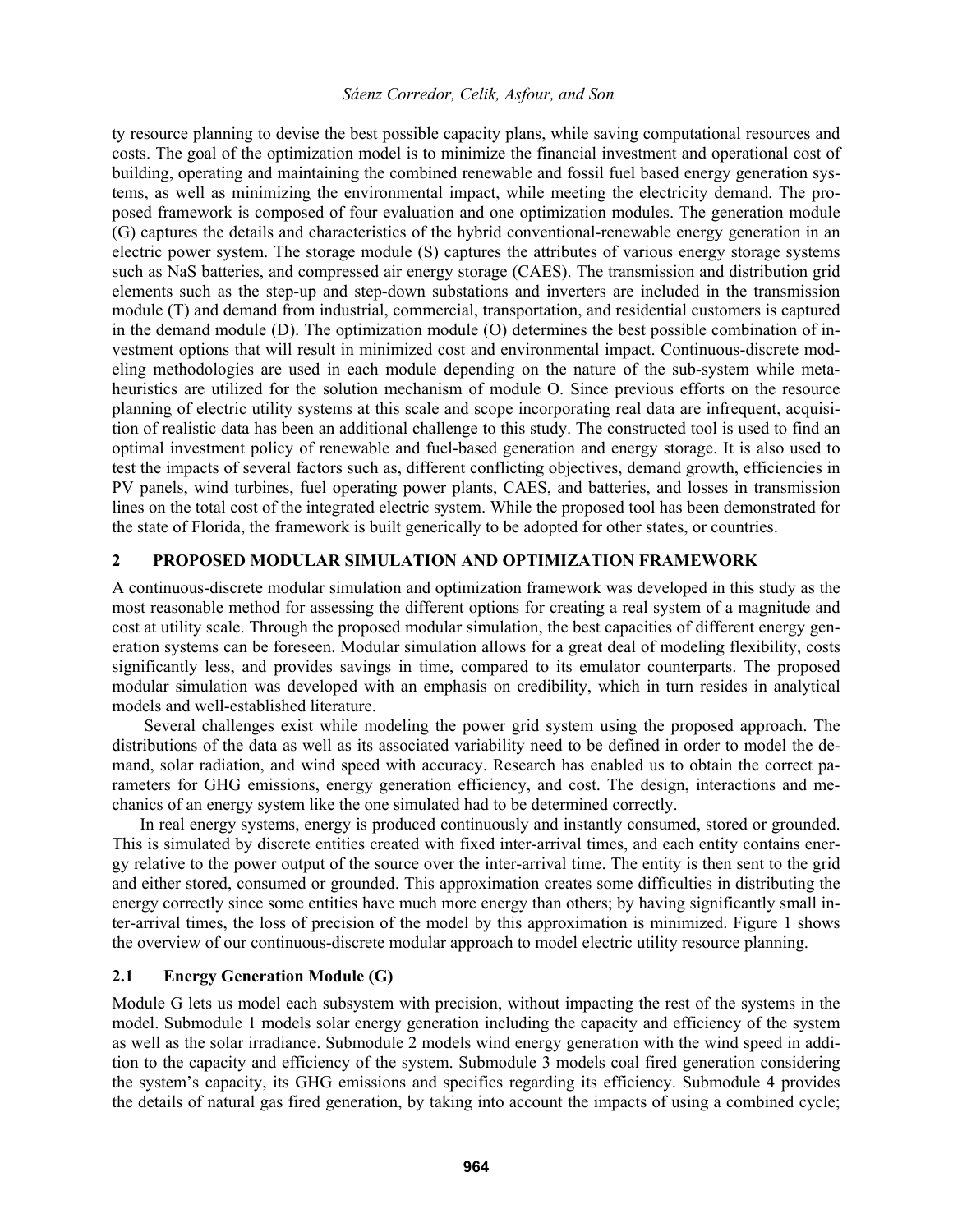while submodule 5 provides the details of oil fired generation. The energy generating systems included in this study are presented below with the inclusion of advantages and disadvantages specific to each system, and their applicability to the case of Florida. Figure 2 shows module G including the renewable energy generation and the fossil fuel energy generation submodules developed as part of the framework.





### **2.1.1 Solar Energy Generation**

Electricity generation from solar energy is renewable, clean, and silent. Photovoltaic (PV) devices are based on a modular technology that can be expanded and applied to almost any landscape and at various scales. Most commercially available solar panels have a 25-year performance warranty with additional warranties up to 10-years for inverters and other components. However, PV generation heavily depends on solar irradiation which is not constant and depends on the specific location, time of the day, season, and weather conditions; affecting the energy that can be produced regardless of demand. Thus, solar energy systems give rise to the need for energy storage systems and for alternate energy generation systems, to ensure that the demand is met at all times (Dinçer 2011).

 Florida is the second largest solar energy generating state in the U.S. The 25MW, DeSoto Solar Energy Center, is the largest solar PV plant in the country, with more than 90,500 solar panels. The Space Coast Solar Energy Center, has an estimated capacity of 10MW (FPL 2010) and there are plans regarding the construction of new solar PV farms. These actions taken to make Florida as green as possible have led us to select it for our study. The framework proposed in this study is built considering the realistic environmental conditions. Therefore, it incorporates the characteristics of the PV panels that are currently being used in solar farms in Florida, especially the SunPower E19/318 modules. These panels have a peak power of 318 watts, a voltage and current of 64.7 volts and 5.82 amperes; they are very efficient (19.5%), measure 61.4" x 41.2", and their price is around \$2,000. PV devices are used to convert solar energy into electricity. The photoelectric effect is the emission of electrons from the surface of a metal exposed to sunlight, when this process is applied to millions of electrons, sunlight is converted to electricity. A solar panel's maximum electrical power  $(P_m)$  is a function of its electrical efficiency  $(\eta)$  and area  $(A)$  and the solar irradiance  $(G_T)$ , as  $P_m = \eta \times A \times G_T$  under standard test conditions (Skoplaki and Palyvos 2009).

 This functionality of the PV devices is incorporated into the proposed framework, where entities are assigned a value for solar irradiance using a schedule that assigns irradiation corresponding to the particular hour of the year that is being simulated. Entities then enter a VBA element to assign a level to radiation, after which the energy and its costs are calculated using a variable that specifies the area of PV pan-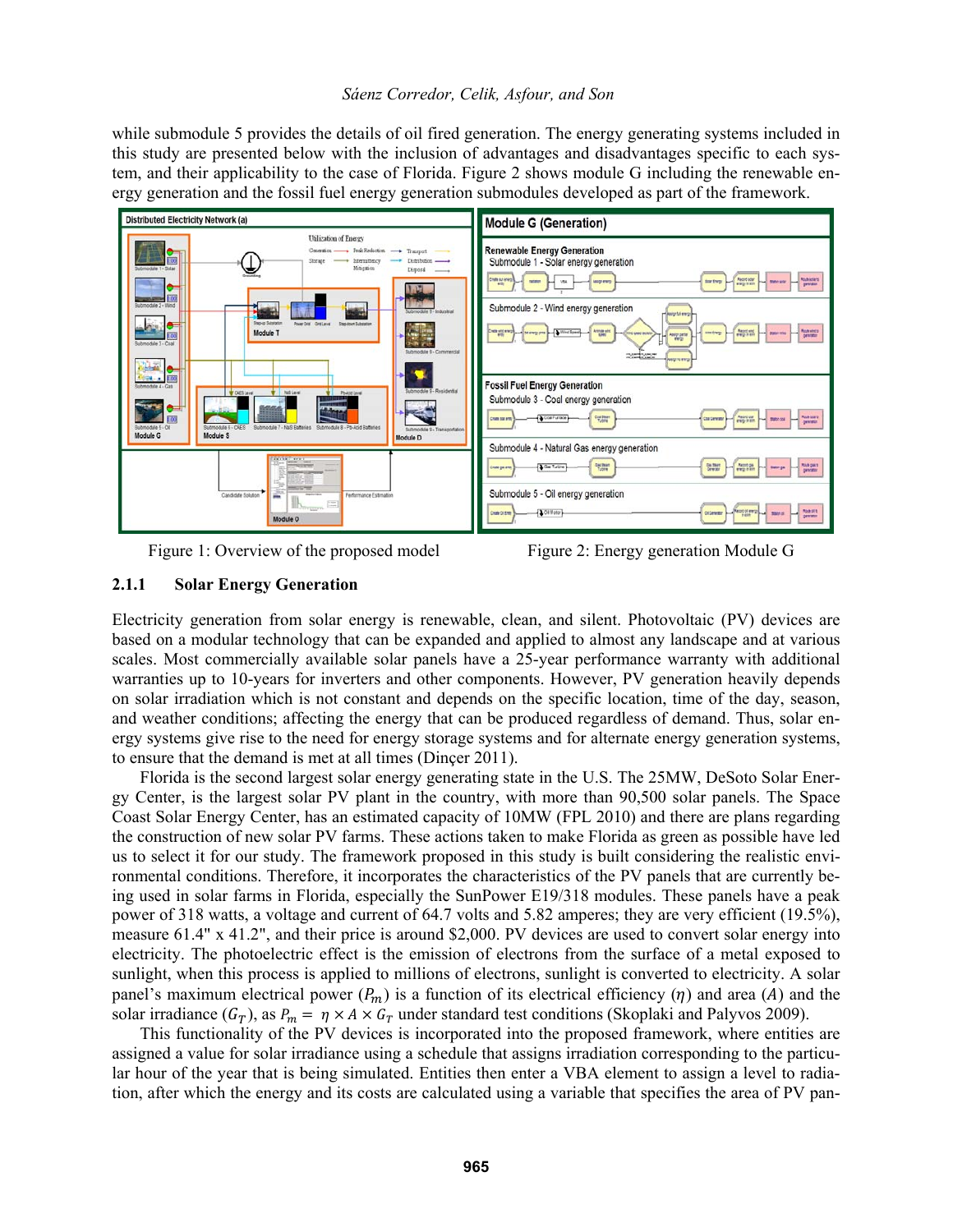els and their efficiency. In PV technology, to estimate the energy generation output correctly, the accuracy of solar irradiation input is critical. For this, we combine satellite-sensed data obtained from the National Renewable Energy Laboratory's (NREL) National Solar Radiation Database with the data obtained locally, capturing spatial and temporal variability of solar radiation specific to the Miami area. NREL collects solar irradiance data at the Miami International Airport and the Kendall-Tamiami Executive Airport, among many other sites. The spatial and temporal variability data is obtained from the University of Miami Industrial Assessment Center's (UMIAC) Kipp and Zonen CMP-11 pyranometer, located on the engineering building that has been programmed to record solar irradiance every minute, shown in Figure 3.



Figure 3: UM's CMP-11 pyranometer, and the data fit for the adjustment between WH $r_{UM}$  and WH $r_{NEEL}$ 

 The irradiation collected the University of Miami (UM) , was used to determine the distribution that fits the best to the data as  $W H r_{UM} = 681.846e^{-0.08373 (H-12.674)^2}$ , solar irradiation obtained from NREL has also been fitted the best to the equation given by  $W H r_{NREL} = 557.157e^{-0.08053(H-13.805)^2}$ . WHr is the solar irradiance in watt-hour per square meter and  $H$  is the independent hour of the day. We found latency in the data collected by NREL comparing it to that collected at the UM. The comparison of the average radiation for the month of December shows that for UM's data, the maximum is at 12:00 PM, while for NREL's data the maximum radiation is at 1:00 PM. In order to mitigate the impact of latency in our framework, we adjusted our comparison by one hour to match the data from the two sources. After the adjustment, the comparison shows a negligible difference between the data sets, as shown in Figure 3. The distribution of the differences between the data collected at the UM and the one from NREL has been found to be as  $Diff_L = 130.634e^{-0.11077 (H-12.169)^2}$  where  $Diff_L$  is the value predicted for  $WHr_{UM}$  –  $WHr_{\text{NREL}}$  with a  $R^2$  value of 98.0%. In the framework, the solar irradiation is simulated using the satellite sensed data and the aforementioned fitted distributions for the adjusted difference. To this end we use the average of the satellite sensed data for each hour of the year, using the data from 2000 through 2005; then, we combine this with the distribution of the difference between the two sources in order to include the spatial temporal variability using  $WHr_{UM}^*(n) = \overline{WHr_{NEL}}(n) + \text{Diff}_L$  where  $WHr_{UM}^*(n)$  is the estimated solar irradiance for the *n*<sup>th</sup> hour of the year and  $\overline{WHr_{NREL}}(n)$  is the average of the satellite sensed irradiance for the  $n^{\text{th}}$  hour of the year. The results are then used in the framework as irradiation input.

### **2.1.2 Wind Energy Generation**

Wind energy is a renewable source of energy, that saves the environment from considerable amounts of pollutant emissions. Lifecycle CO2 emissions per unit of energy produced by a wind farm is estimated to be about 1% of that for coal plants (Akpinar et al. 2007). However, wind energy generation depends on wind availability, and since wind power is proportional to the third power of the wind speed, the effects of intermittency in wind speeds sharply influence the performance of the turbines (Zahedi 2011). Since wind power is so intermittent, its integration to a power grid poses threats to performance and raises the need for energy storage systems (Erdogdu 2009).

 United States is the largest wind energy generating country with a capacity to generate 35,159 MW (WWEA 2010). While there are no wind farms in Florida, FPL has proposed the St. Lucie wind energy project to build six wind turbines with a capacity of up to 13.8 MW (FPL 2008). The turbines that are primarily considered for the St. Lucie wind energy project are the GE TC2 2.5-100. These turbines have a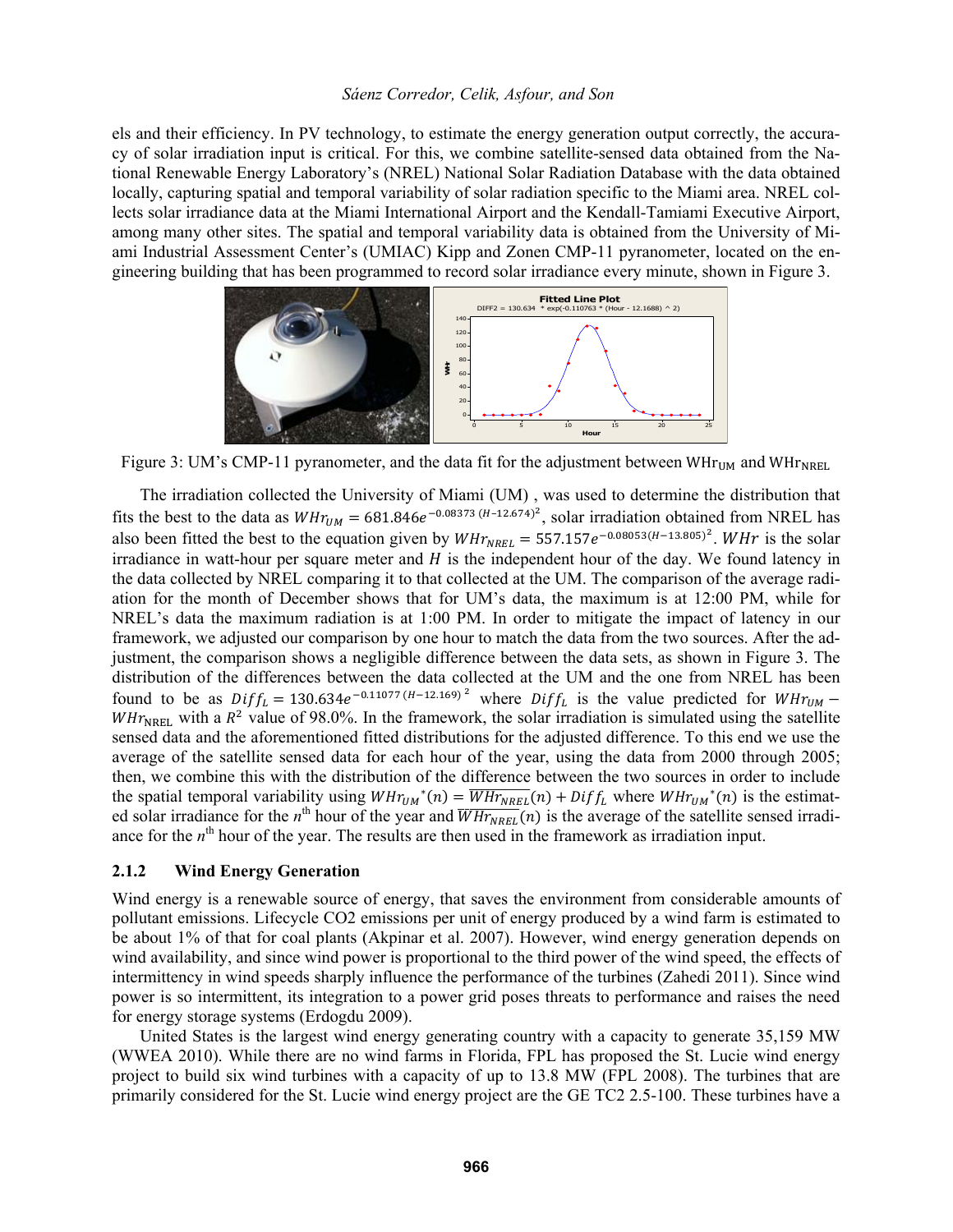rated power of 2.3 MW, a rated wind speed of 12 m/s a hub height of 85 – 100 meters and a rotational speed of 14.1 rpms; and are the ones considered in the framework.

The mechanical power of a wind turbine is given by  $P_0 = 1/2 \rho A V^3 \{(1 + V_0/V) [1 - (V_0/V)^2]/2\}$ , where  $P_0$  is the power generated by the turbine,  $\rho$  is the density of the air, A is the area swept by the blades,  $\hat{V}$  is the upstream wind velocity, and  $V_0$  is the downstream wind velocity. The practical maximum power for a wind turbine is  $P_{max} = 1/4 \rho A V^3$  (Patel 2006). In submodule 2, entities are assigned a wind speed according to the distribution of the wind speed for the particular month. Once an entity has an assigned wind speed, the model checks if it is sufficient to run the wind turbine at full capacity, partial capacity or not at all; and the energy is generated. In the model, the rated and minimum operating wind speeds are assumed to be 12 and 4 m/s.

In order to accurately estimate the wind speed, we used wind speed data collected by NREL for the years 2004 to 2006; at ten-minute intervals at NREL's 5131 site in North Carolina (NREL 2009). This data is a part of a project for the development of wind integration datasets that provide wind profiles for the U.S. and estimate the production from possible wind plants. NREL's 5131 station was chosen since the monthly average wind speed at this location is very close to that reported by FPL at the St. Lucie Wind Project, with only 14% difference on average; and it is the geographically closest location to the state of Florida. In this research, in order to estimate the typical wind speed, average wind speeds are obtained for each hour of the year. The data is then split into the different months in order to capture seasonal effects such as the typically higher wind speeds during the winter than during the summer. The disaggregated monthly data is fitted to the probability distributions incorporated into the framework shown in Table 1.

| Month    | <b>Fitted Distribution</b>                           | Sq. Error | Month     | <b>Fitted Distribution</b>                              | Sq. Error |
|----------|------------------------------------------------------|-----------|-----------|---------------------------------------------------------|-----------|
| January  | $2 + Gamma(0.8, 7.45)$<br>Mean: 7.96 Var: 4.38       | 0.004606  | July      | Norm $(6.16, 1.68)$<br>Mean: 6.16 Var: 2.81             | 0.001278  |
| February | Norm (7.74, 2.03)<br>Mean: 7.74 Var: 4.12            | 0.002476  | August    | Norm (5.79, 1.64)<br>Mean: 5.79 Var: 2.68               | 0.001109  |
| March    | $1 + 14$ Beta $(5.58, 6.32)$<br>Mean: 7.58 Var: 4.39 | 0.001959  | September | $2 + \text{Gamma}(0.735, 6.76)$<br>Mean: 6.97 Var: 3.37 | 0.001688  |
| April    | Norm (8.44, 2.08)<br>Mean: 8.44 Var: 4.34            | 0.001701  | October   | $2 +$ Weib (4.9, 3.22)<br>Mean: 6.47 Var: 2.51          | 0.001375  |
| May      | $2 + 10$ Beta $(3.27, 3.09)$<br>Mean: 7.10 Var: 3.56 | 0.000801  | November  | Norm (6.81, 1.87)<br>Mean: 6.81 Var: 3.51               | 0.002399  |
| June     | Norm (6.38, 1.73)<br>Mean: 6.38 Var: 3.01            | 0.002372  | December  | $1 +$ Weib (6.58, 3.52)<br>Mean: 7.08 Var: 4.94         | 0.002871  |

Table 1: Fitted distributions for monthly wind speed data

## **2.1.3 Fossil Fuel Energy Generation**

As of 2010, approximately 70% of the electricity generated in the U.S. is from fossil fuels (EIA 2010). Energy can be harvested from three major forms of fossil fuels: coal, oil, and natural gas. Coal is the most common fossil fuel in the U.S., and can be categorized by its amount of carbon. Oil is composed of decayed organic matter that occurs naturally in underground reservoirs. It is extracted as petroleum and refined for separation into its various components. The United States is the world's largest oil consumer. Natural gas is a mixture of hydrocarbons, it may be extracted from reservoirs or gas streams; or it can be separated from other petroleum products. In energy production, coal is usually pulverized and burned in a furnace with a boiler. The water is converted into steam and drives the turbines of a generator to produce electricity. Energy from oil is produced using reciprocating engines that drive power generators. Because of its transportation ease, oil is typically used to run power stations that are very difficult to connect to a power grid. Natural gas is used in combustion turbines that use the gas instead to turn the turbines that produce electricity. Combined cycle gas power plants like the one in Turkey Point in Florida, use excess heat to drive a steam-powered generator. The basic reaction that drives fossil fuel combustion converts fuel and oxygen into heat, CO2 and water. When the reaction uses oxygen from the air, it can be formulated as in  $N_2 + O = NO + N$  where the coefficients x and y depend on the fuel type. If the temperature of the reaction is high enough nitrogen may stop being inert and NOx are produced according to  $C_xH_y$  +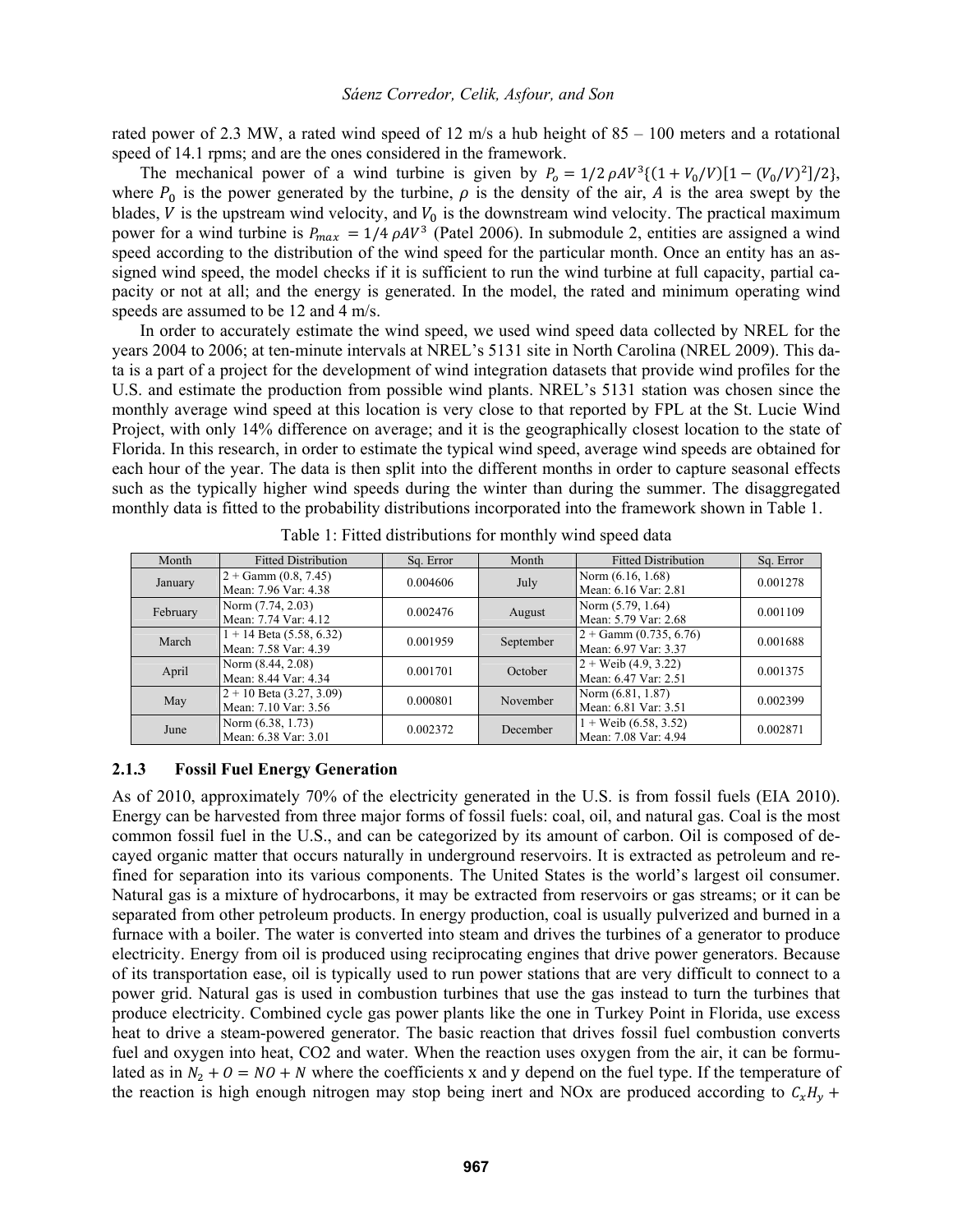$(x + y/4)O_2 + 3.76(x + y/4)N_2 = xCO_2 + (y/2)H_2O + 3.76(x + y/4)N_2$ . Sulfur impurities in the fuel (mainly in coal) such as hydrogen sulfide  $H_2S$  or hydrosulfide ions  $HS^-$  part of carbon chains lead to the formation of sulfur dioxide, as in  $2H_2S + O_2 = S_2 + 2H_2O$ .

 The framework incorporates these processes in submodules 3, 4 and 5. In submodule 3, entities enter the furnace where the amount of coal used as well as the products of combustion, CO2, NOx, SOx and heat are recorded. The heat is then inputted to the steam turbine, which is used in the electric generator to calculate the energy generated. Submodule 4 and submodule 5 have been modeled similarly to submodule 3. The proposed framework incorporates the parameters of efficiency and emissions related to these processes in order to enhance its validity and represent the system as accurately as possible. The efficiency of coal power plants is assumed to be 35.1% based on the report by EIA (2007). The coal used is assumed to have a heat value of 9,902 Btu per pound and a sulfur content of 1.01% by weight (EIA 2010). A combined cycle power plant is assumed to have an efficiency of 59% (Siemens 2010), and the heat value for the natural gas used in Florida is accepted as 1025 Btu per cubic foot (EIA 2010).

### **2.2 Energy Storage Module (S)**

Energy storage systems, such as CAES and batteries, may be used to address problems such as fluctuations in demand, problems from intermittent generation or problems in reliability in electricity distribution among others (Eyer, Iannucci, and Corey 2004). Table 2 shows the key characteristics of some energy storage systems. CAES systems typically use an existing underground site and store gas at approximately 4–8MPa; they have high power capacity, large energy storage capacity, a quick start-up, a long storage period, and a relatively high efficiency (Beaudin et al. 2010). Succar and Williams (2008) show that the electrical output of a turbine in a CAES system is given by  $E = \eta_M \eta_G \int_0^t m_T w_{TOT} dt$ , where E is the electrical output of the turbine, the integral is the work generated by the expansion of air and fuel in the turbine,  $w_{TOT}$  is the total mechanical work generated in the process,  $m<sub>T</sub>$  is the air mass flow rate, t is the time requires to deplete a full reservoir at full power,  $\eta_M$  is the efficiency of the turbine and  $\eta_G$  is the efficiency of the electric generator. A CAES system can use up to 67% less natural gas than a regular gas turbine generator (Gardner and Haynes 2007).

| <b>Energy Storage System</b>              | <b>CAES</b>  | Pb-acid Battery  | Na-S Battery     |
|-------------------------------------------|--------------|------------------|------------------|
| Rated Capacity (MW)                       | $5 - 300$    | $0 - 20$         | $0.05 - 8$       |
| Rated Capacity Discharge (h)              | $1 - 24 +$   | $0.0027 - 2 +$   | $0.0027 - 2 +$   |
| Power Capacity Cost $(\frac{4}{\kappa}W)$ | $2 - 50$     | $50 - 400$       | $300 - 500$      |
| Response Time                             | Minutes      | $\leq$ 1/4 cycle | $\leq$ 1/4 cycle |
| Cycle Efficiency (%)                      | $70 - 89$    | $70 - 90$        | $75 - 90$        |
| Cycle Life                                | $8 - 12,000$ | $500 - 1,000$    | $2,500 - 4,500$  |
| Space Needs $(m^2/kWh)$                   | 0.01         | 0.058            | 0.019            |
| Life (years)                              | $20 - 40$    | $5 - 15$         | $10 - 15$        |

Table 2: Properties of energy storage systems

There are various types of batteries including Lead-acid, Nickel-Cadmium and Sodium-Sulfur (NaS). Lead-acid batteries have been used for more than 130 years, are the most common rechargeable electrochemical device, and are most commonly found in vehicles. They have low-cost, high reliability, strong surge capabilities, high efficiency, and are usually good for uninterruptible power supply and power quality (Chen et al. 2009). Lead-acid batteries have the reversible reaction given by  $Pb + PbO<sub>2</sub> +$  $2H_2SO_4 = 2PbSO_4 + 2H_2O$ . NaS batteries are a very attractive emerging technology because they can be cycled 2500 times, have high power density, are efficient, and have a 600% rated pulse power capability that can last 30s (Dufo-Lopez, Bernal-Agustin and Dominguez-Navarro 2009). NaS batteries are environmentally friendly, they are sealed and allow no emissions during operation and more than 99% of their materials can be recycled. Sulfur batteries have the reaction equation given by  $2Na + 3S = Na<sub>2</sub>S<sub>3</sub>$ .

The proposed framework models a CAES system (submodule 6), and a combination of Lead-acid and NaS battery systems (submodules 7 and 8). In submodule 6 the amount of energy stored is determined via the level of air in the CAES cavern as well as the efficiency of the compressor. When energy is requested from the CAES system such that the system needs to switch to the gas expansion stage, natural gas and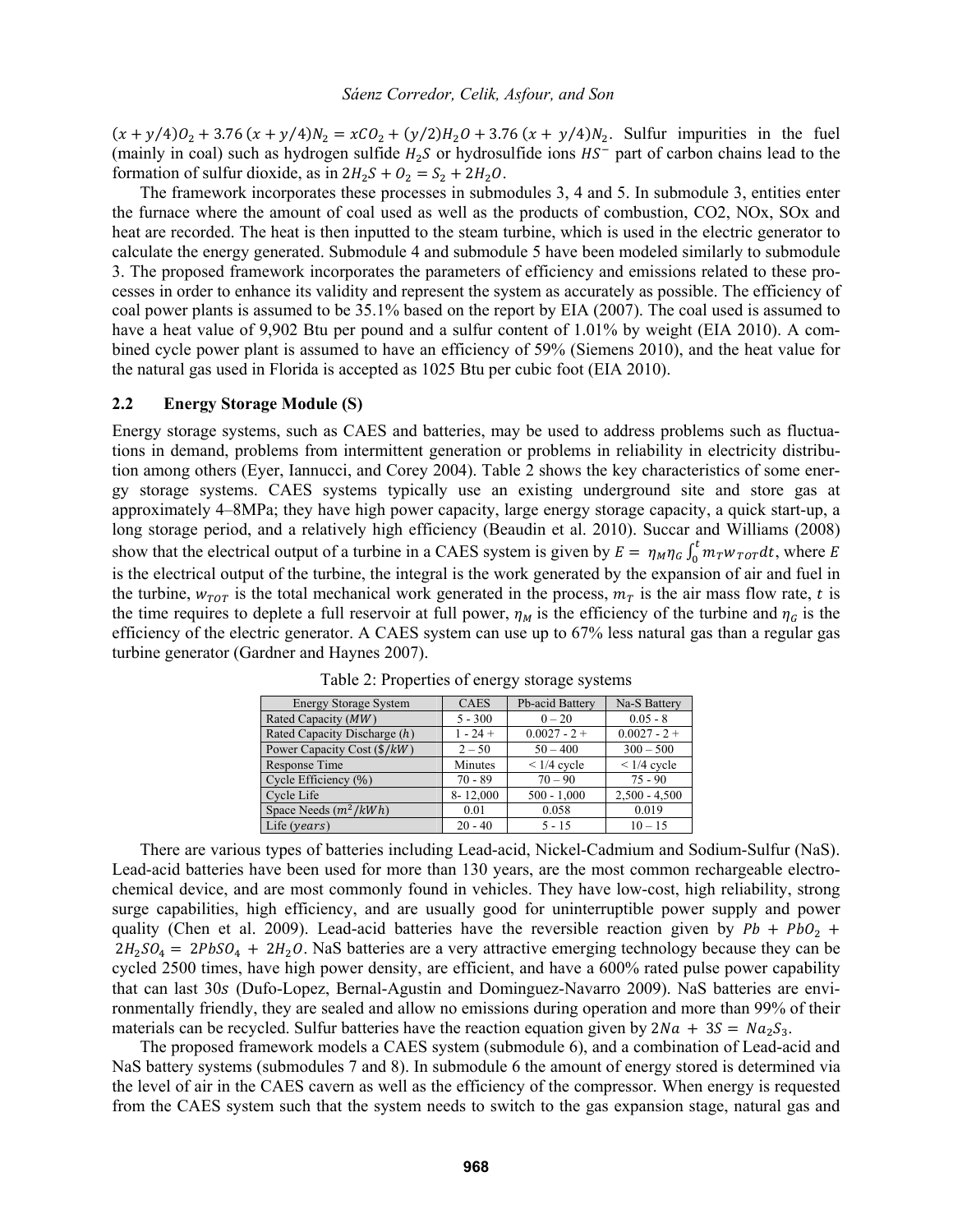the pressurized air are used to run a high pressure and a low pressure turbine. The turbines turn an electric generator that delivers the energy, and the energy level in the CAES system is adjusted after taking into account the operational efficiencies of these mechanisms.

 Energy usage, and distribution, is captured via the step-up substation submodule that is attached to module S. As shown in Figure 4, the step-up substation submodule logs the total amount of energy that has been generated and decides the use of the energy from each generating entity between the grid, storage or grounding. If the energy in the grid is below a certain threshold, the energy from the entities is used to feed the grid; if not and there is available storage capacity in the storage systems, the energy from the energy generating entity is stored in the available means; if there is no available capacity for storage, then the excess energy is grounded. When energy is stored in the batteries, the system with the lowest amount of energy is used, just opposite to the case when the energy is being used. The level of energy in both battery systems is subject to their efficiency. Energy is stored in the CAES system only when the energy level in both battery systems is above predetermined thresholds, so when the energy is stored in the CAES system, the framework attempts to reduce the utilization of the oil and coal plants by reducing the current operational capacity by 10%. This scale down mechanism is limited by a minimum runtime value for each of the plants which indicates the minimum frequency with which these operations may occur. When the energy is grounded, the scale down mechanism is activated for all the fossil fuel plants.



Figure 4: Storage (S) and demand (D) Modules

### **2.3 Energy Demand Module (D)**

Energy is demanded by four major sectors: residential, commercial, industrial, and transportation; encompassing houses and mobile homes; firms not engaged in farming, manufacturing or transportation; the goods-producing sector; and electricity used for transportation, respectively (IEA 2010). The residential sector accounts for 36.43% of consumption, the commercial for 35.36%, the industrial for 23.58% and the transportation sector for 0.21%. Florida is the third largest electricity consuming state with 6.2% of the national total (EIA 2009). Here, Algorithm 1 is developed to enable accurate estimation of electricity demand by the various sectors. It allocates the hourly energy consumption rate by sector, considering the monthly energy consumption reported by the seven largest utility companies in the state of Florida (FPSC 2009), the average daily temperature recorded at the Miami International Airport, and the daily peak energy demand information from FPL. In addition to the temperature for each hour, the algorithm also distinguishes whether this day is a weekday, weekend, or a holiday. It should be noted here that the hourly temperature values also encompass the weather and the climate effect.

Figure 5 shows the operation of Algorithm 1 where  $m$  is the index for the months of the year,  $t$  is for hours,  $y$  is for the consumption sectors, z is for weekdays and weekends and  $w$  is for holidays and non-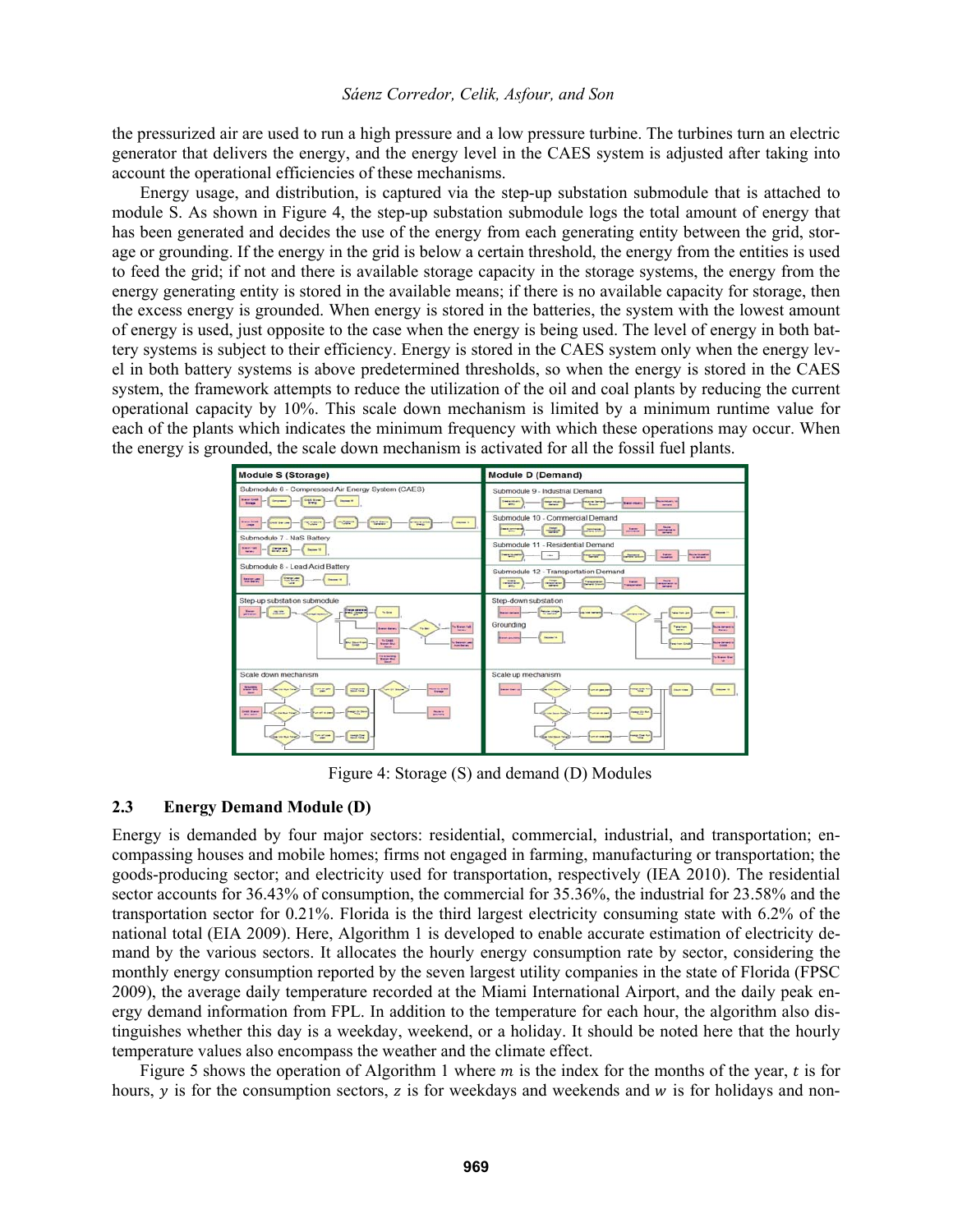holidays.  $CH(t)$  is the energy consumption at a given hour t,  $CM(t)$  is the total energy consumption of the month to which it belongs,  $CF(t)$  is its consumption factor,  $T(t)$  is its temperature,  $T_1$  and  $T_h$  are the temperatures at which electric heating and cooling start operating,  $T_{HS}$  and  $T_{CS}$  are the temperatures at which electric heating and cooling are set,  $F_{EH}$  is the heating factor,  $F_{EC}$  is the cooling factor,  $F_o$  is the occupancy factor,  $F_{Hd}(w)$  is the holiday factor for holiday w,  $F_M(m)$  is the month factor, and  $F_{MN}(m)$  is the month normalization factor. The algorithm assigns each hour a consumption factor that is adjusted if the hour's temperature is below  $T_l$  or above  $T_h$ ; it is then multiplied by a series of parameters that take into account whether the hour is a peak consumption hour, part of a weekend or a weekday, the sector that is being modeled, and the impact of holidays. Each month's total consumption per sector is distributed according to the computed consumption factors. Algorithm 1 has been implemented using VBA and embedded into the simulation model with Arena schedules used to store the results of the algorithm. With these components we have exported the model to an Access database where the schedules are modified using the algorithm and imported back into Arena.



Figure 5: Algorithm 1 allocating hourly energy demand for the different sectors with exemplary plots

The energy demand module D has been implemented in Arena as shown in Figure 4. Here as entities arrive, they are assigned an amount of energy to be consumed according to Algorithm 1, and are routed to a step-down substation submodule. In this submodule, the energy demanding entities either use the energy from the grid, the storage systems, or are disposed if the demand cannot be met. If an entity is disposed it indicates that the current usage level of the energy generating systems is not adequate and the framework tries to trigger a mechanism to increase the operating level of the fossil fuel plants to full capacity. The scale up mechanism is constrained with a minimum downtime value similar to the one of the step up mechanism in module S. These minimum values are imposed to module D and module S in order to consider the fact that fossil fuel energy generating plants take time to adjust their operational levels.

#### **2.4 Optimization Module (O)**

We developed module O to determine the parameters that lead to the best performance in cost and capacities of generation and storage systems, subject to the demand. Each time the optimization is called, it defines a candidate solution set of decision variables and enforces the simulation to evaluate the resulting performance for them. Based on the results, module O establishes a new candidate solution set of the decision variables and runs the simulation again, repeating the process until the results are satisfactory, or up to a preset number of runs. This simulation based optimization process provides precise results via the inclusion of near-optimal solution methods while including the uncertainty and randomness. In order to obtain the solutions from our optimization, we have employed the OptQuest tool. OptQuest automatically searches for optimal solutions in simulations by using a confluence of three different types of meta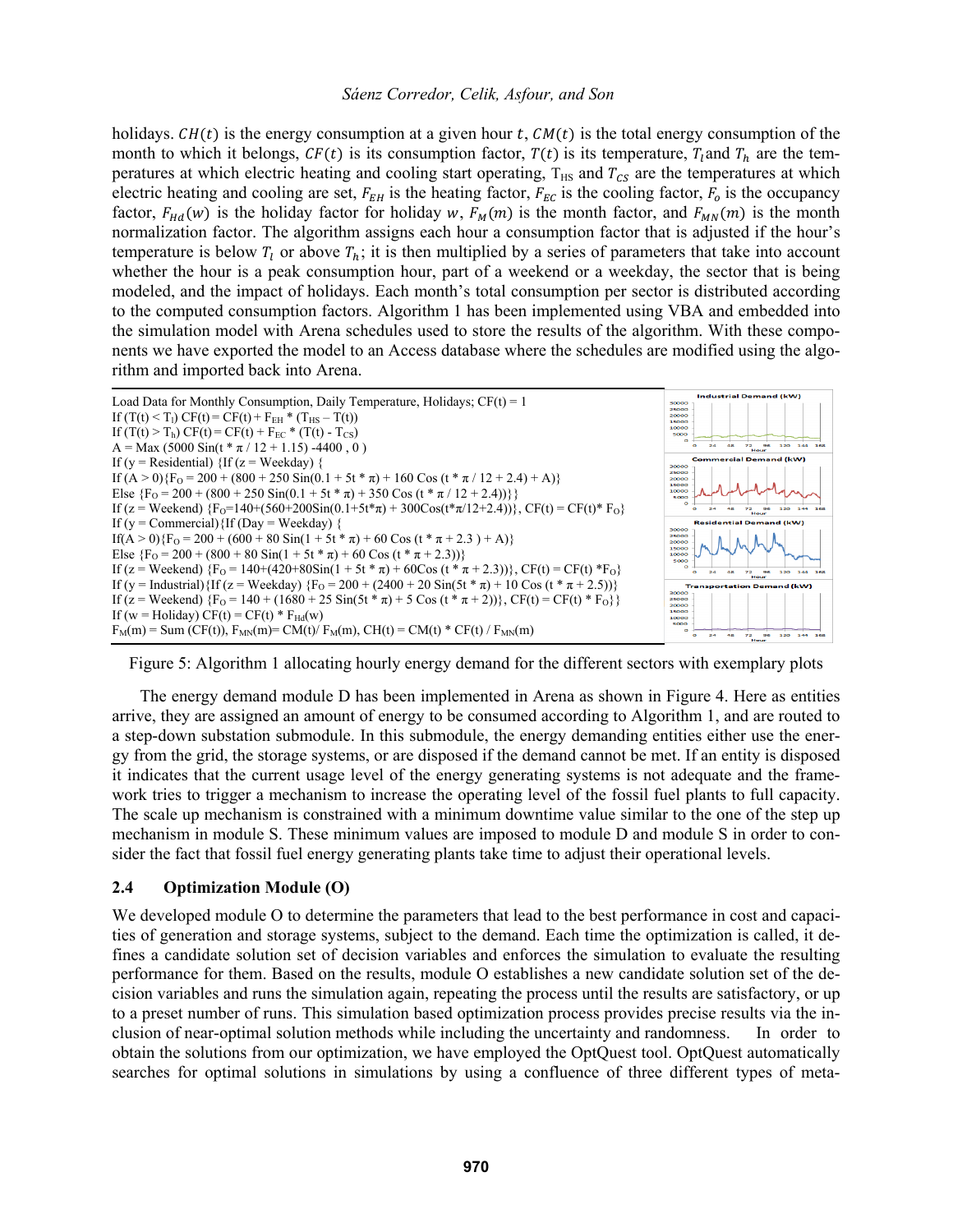heuristics including Scatter Search and Neural Networks, it's optimization procedure performs a "nonmonotonic search" that over time provides a highly efficient path to the best solutions.

The formulation of module O is given in  $(1)-(4)$  and has two objectives, minimization of overall costs of meeting energy demand, and minimization of the emission of pollutants generated as a consequence. The overall costs of meeting energy demand depend on the costs of energy generation and energy storage, each with separate time invariant and dependent components. The time invariant component depends on the rated capacity and base cost of each generating  $(R_i^G)$  or storage  $(R_j^S)$  facility,  $(C_i^{Gb} \text{ and } C_j^{Sb})$ , and the fixed costs of operating them  $(C_i^{Gf}$  and  $C_j^{Sf}$ ). The time dependent component is based on the electricity generated or stored by each facility over time ( $E_{it}^G$  and  $E_{jt}^S$ ) and by the fuel costs for operating them ( $C_i^{Gv}$ and  $C_j^{Sv}$ ). The emission of pollutants depends on the amount of generated or stored electricity ( $P_{il}^G$  and  $P_{jl}^S$ ) and pollutants over time. An emissions tax  $(T_l)$  is used for the amount of pollutants emitted. In addition, the energy demanded by each sector over time  $(D_{kt})$  must be fulfilled by the energy generating facilities and storage alternatives, up to a specified demand fulfillment factor  $(D_{ff})$ . The rated capacity of energy generating and storage facilities have lower and upper limits  $rl_i^G$  and  $rl_j^S$ , and  $ru_i^G$  and  $ru_j^S$ , respectively.

$$
\min \sum_{i=1}^{I} R_i^G \left( C_i^{Gb} + C_i^{cf} \right) + \sum_{i=1}^{I} \sum_{t=1}^{T} E_{it}^G C_i^{Gv} + \sum_{j=1}^{J} R_j^S \left( C_j^{Sb} + C_j^{Sf} \right) + \sum_{j=1}^{J} \sum_{t=1}^{T} E_{jt}^S C_j^{Sv} \tag{1}
$$

$$
\min \sum_{i=1}^{I} \sum_{t=1}^{T} \sum_{l=1}^{L} E_{it}^{G} P_{il}^{G} T_{l} + \sum_{j=1}^{I} \sum_{t=1}^{T} \sum_{l=1}^{L} E_{jt}^{S} P_{jl}^{S} T_{l}
$$
\n(2)

$$
\text{Subject to} \qquad D_{ff} \sum_{i=1}^{K} D_{kt} \le \sum_{i=1}^{I} E_{it}^{G} + \sum_{j=1}^{J} E_{jt}^{S} \qquad \forall t \tag{3}
$$

$$
R_i^G \ge r l_i^G, R_i^G \le r u_i^G \qquad \forall i; \qquad R_j^S \ge r l_j^S, R_j^S \le r u_j^S \qquad \forall j \tag{4}
$$

Table 3 shows the costs of building and operating a power generating or storage facility. The base costs are incurred during the construction and are not recurrent. The project eventuality factor refers to provisions for unforeseeable events that will increase costs where these events have historically occurred in such projects (EIA 2010). The operational and maintenance costs are separated into variable and fixed costs, most variable costs are associated with fuel costs and thus are negligible for renewable technologies. Fixed costs cover indirect operational costs of the plant which do not change according to the facility's energy output, and may include costs such as the lease of the land where the facility is built, etc.

| Technology                | Base Costs (\$/kW) | <b>Eventuality Factor</b> | Total Base (\$/kW) | O&M Variable (\$mills/kWh) | O&M Fixed $(\frac{S}{kW})$ |
|---------------------------|--------------------|---------------------------|--------------------|----------------------------|----------------------------|
| Coal                      | 2.078              | 1.07                      | 2.223              | 4.18                       | 28.15                      |
| Combined Cycle            | 897                | 1.08                      | 969                | 14.77                      | 11.96                      |
| <b>Combustion Turbine</b> | 617                | 1.05                      | 648                | 80.11                      | 10.77                      |
| Wind                      | .837               | 1.07                      | 1.966              |                            | 30.98                      |
| Photovoltaic              | 5.879              | 1.05                      | 6.173              |                            | 11.94                      |
| <b>CAES</b>               | 890                | 1.05                      | 935                | 4.92                       | 1 G                        |
| NaS Battery               | 389                | 1.07                      | 416                |                            | 35                         |
| Pb Acid Battery           | 540                | 1.05                      | 567                |                            | 28                         |

Table 3: Costs of building and operating a power generating or storage facility

#### **3 EXPERIMENTS AND RESULTS**

We have created a control form using VBA that enables the user to control the capacity of each energy generating and storage system, the yearly increases in demand for each sector, the GHG emission tax rates, the demand fulfillment factor and the planning horizon, shown in Figure 6. To evaluate the validity of the framework, we have designed a set of experiments with two main scenarios addressing the specifics of Florida with the inclusion and exclusion of a GHG emissions tax, with planning horizons from 3 years to 21 years. The major source of most emissions of GHG is fossil fuel energy production, and a way to address this issue is through the use of carbon taxes. A carbon tax tolls the CO2 emissions from fossil fuels, incentivizing the development of carbon-reducing measures such as energy efficiency, low-carbon fuels and renewable energy (Carbon Tax Center 2011). Various legislative bills have been introduced in the House of Representatives proposing the implementation of a carbon tax, including H.R. 594 (111th), and H.R. 2380 (111th). We use a carbon tax of \$10 per tonne of CO2, with yearly increments of \$10 per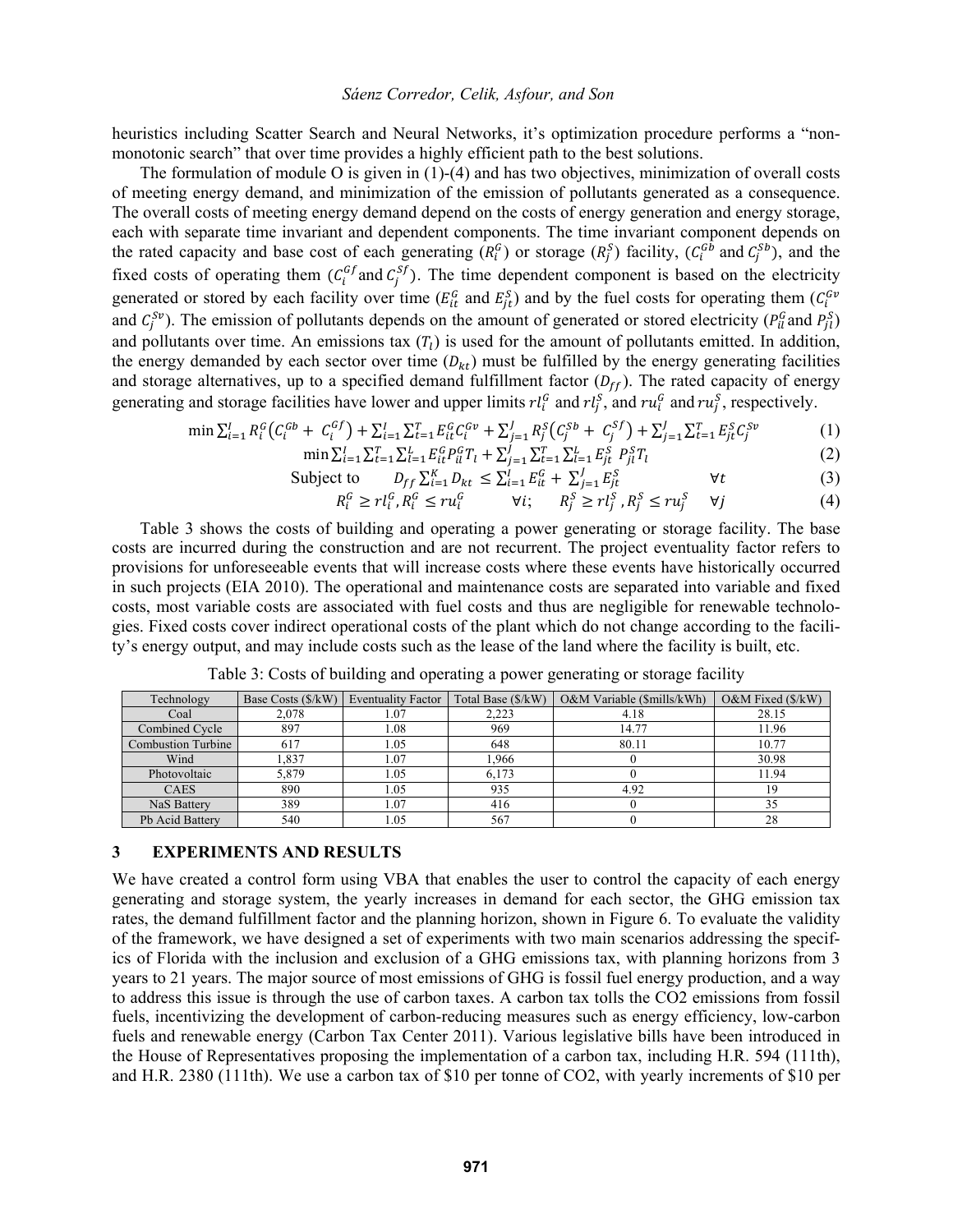tonne. While proposals of taxes for the emissions of sulfur and NOx are not as common as for CO2, in our experiment a tax equal to the carbon tax is used for NOx and SOx emissions.

| <b>CoDiMoSO Framework</b>                                                                                                                                                                                                                                                                                                                                                                                                                | $\vert x \vert$                                                                                                                                                                                                                                                                                                                          |
|------------------------------------------------------------------------------------------------------------------------------------------------------------------------------------------------------------------------------------------------------------------------------------------------------------------------------------------------------------------------------------------------------------------------------------------|------------------------------------------------------------------------------------------------------------------------------------------------------------------------------------------------------------------------------------------------------------------------------------------------------------------------------------------|
| <b>Parameter Selection for Initialization</b><br>- Demand Fulfillment Factor – – Planning Horizon<br>$\left  \cdot \right $<br>90%<br>$\blacktriangleright$<br><b>Years</b><br>15<br><b>Energy Demand</b><br>$0\%$<br><b>Industrial Increase</b><br>Constant Demand<br>$0\%$<br><b>Commercial Increase</b><br><b>C</b> Increasing Demand<br>$0\%$<br><b>Residential Increase</b><br>C EIA Increase<br><b>0%</b><br><b>Transportation</b> | <b>UNIVERSITY</b><br><b>OF MIAMI</b><br><b>Run Scenario</b><br><b>Energy Generation Capacity in MW</b><br><b>Solar Generation Capacity</b><br>10000<br><b>Wind Generation Capacity</b><br>10000<br><b>Coal Generation Capacity</b><br>10000<br><b>Natural Gas GenerationCapacity</b><br>10000<br><b>Oil Generation Capacity</b><br>10000 |
| <b>Greenhouse Emissions Tax</b><br>$\Box$ CO2 $\Box$ NO <sub>X</sub> $\Box$ SO <sub>X</sub><br>$\degree$ H.R. Bill 594 (111th)<br><b>Inicial Tax Rate</b><br>10<br>$\circ$ H.R. Bill 1337 (111th)<br>$\circ$ H.R. Bill 2380 (111th)<br>10<br><b>Yearly Rate Increase</b><br><b>Other Rates</b>                                                                                                                                           | <b>Energy Storage Capacity in MW</b><br><b>CAES Storage Capacity</b><br>10000<br><b>Pb-Acid Battery Storage Capacity</b><br>10000<br><b>NaS Battery Storage Capacity</b><br>10000                                                                                                                                                        |

Figure 6: Simulation Control Form

Case 1 evaluates the total operational and investment costs, Case 2 incorporates the GHG emission taxes, Case 3 minimizes the GHG emissions, without considering operational costs. For each case, module O runs every planning horizon with 100 simulations, each of three replicates. This research has been conducted via extensive use of the Virtual Computing Facilities (Cloud) at UMIAC.

## **3.1 Case 1: Cost Minimization with no Greenhouse Gas Emission Taxes**

We evaluate the total costs of fulfilling the energy demand of Florida with a fulfillment factor of 95%, increases in energy demand and no GHG emissions tax. Figure 7 shows the average result of the 25 best feasible solutions, with a 95% confidence interval (the blue line). The results show small variations in the performance, with half widths from 0.44% to 2.00% of the total cost. There is a change in the cost drivers from capital to variable costs after a planning horizon of 9 years. Renewable energy technologies are expected to be part of the optimal resource planning starting after this planning horizon. Table 4 shows the operational costs, and average generation and storage capacity for the 25 best feasible solutions suggested by module O. Annual operating costs decrease as the planning horizon increases, yet the decrease becomes smaller and will probably stabilize for planning horizon larger than 21 years.





 The table evidences the shift in the cost drivers starting at a planning horizon of 12 years. For the short planning horizons, the optimal composition of energy generation has fossil fuel generation and energy storage capacities close to 98.6% and 5.5% of the total generation capacity. For the longer planning horizons, the composition of energy generating technologies includes renewable energy generation capacities that average 25.0% of the total generation, while the energy storage capacity is equal to 3.0% of the generation capacity; and the total energy generation capacity increases from an average capacity of 27.091 GW for planning horizons up to 9 years to 35.127 GW for horizons of 12 years or longer. The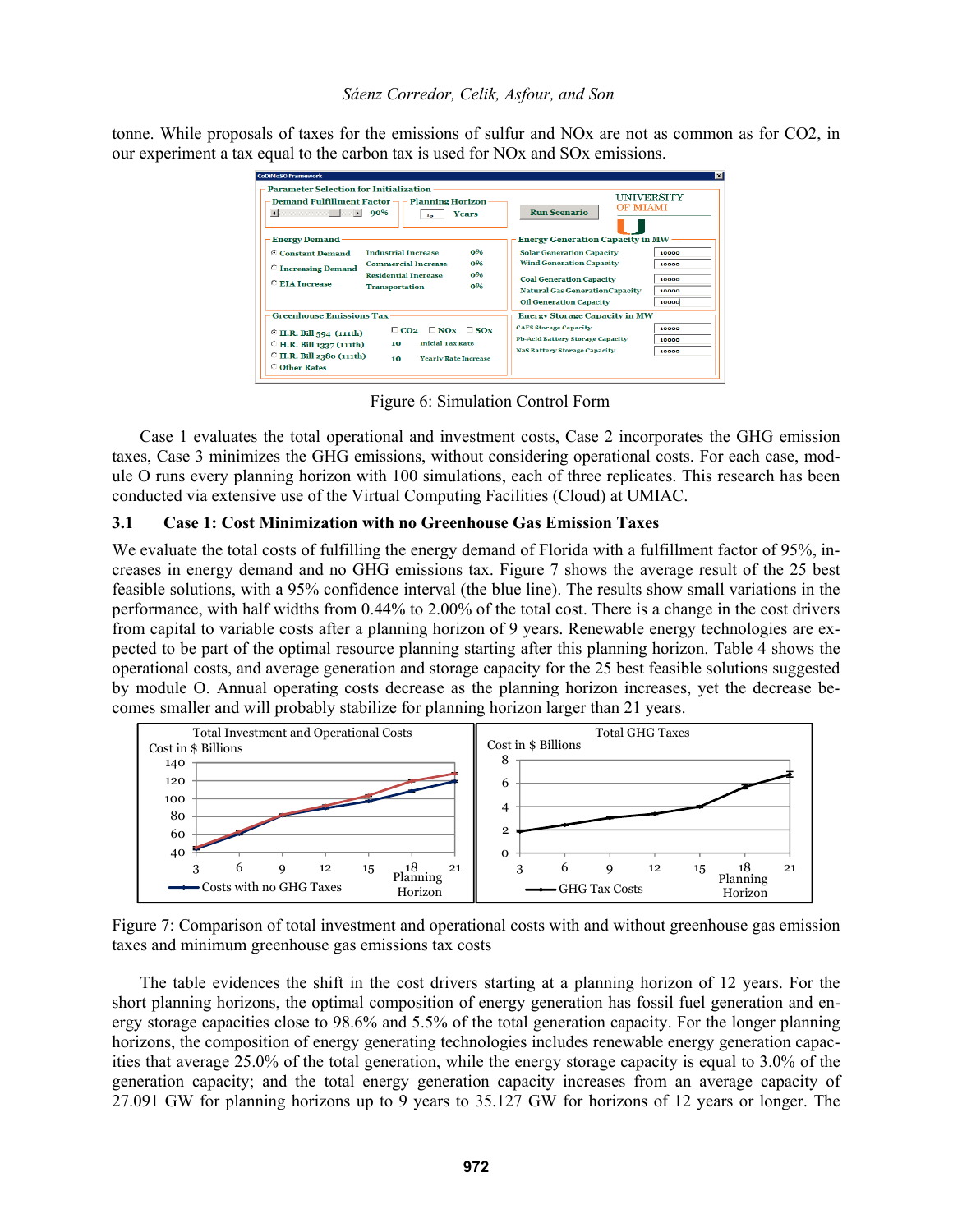framework suggest energy storage is composed of 442.945 MW of CAES, 312.435 MW of Pb-Acid battery storage and 415.970 MW of NaS battery storage, for a planning horizon of 21 years.

| Case                     | Planning<br>Horizon | Avg. Costs<br>\$ Millions | Avg. Annual Costs<br>\$ Millions | <b>Total Energy</b><br>Generation (MW) | Fossil Fuel<br>Generation (MW) | Renewable<br>Generation (MW) | Storage<br>Capacity (MW) |
|--------------------------|---------------------|---------------------------|----------------------------------|----------------------------------------|--------------------------------|------------------------------|--------------------------|
|                          | $\mathcal{E}$       | 43,974                    | 14,658                           | 25,285                                 | 25,011                         | 274                          | 1,537                    |
|                          | 6                   | 60,819                    | 10,136                           | 26,334                                 | 26,149                         | 186                          | 1.603                    |
| $\overline{\phantom{0}}$ | 9                   | 81,394                    | 9,044                            | 29,653                                 | 28,943                         | 709                          | 1,306                    |
| Case                     | 12                  | 89,458                    | 7,455                            | 33,946                                 | 24,767                         | 9,179                        | 737                      |
|                          | 15                  | 97,111                    | 6,474                            | 35,114                                 | 26,509                         | 8,605                        | 1,131                    |
|                          | 18                  | 108,525                   | 6,029                            | 35,501                                 | 26,875                         | 8,626                        | 1,170                    |
|                          | 21                  | 119,323                   | 5,682                            | 35,949                                 | 27,316                         | 8,633                        | 1,171                    |
| $\sim$<br>Case           | 3                   | 45,480                    | 15,160                           | 25,285                                 | 25,011                         | 274                          | 1,537                    |
|                          | 6                   | 63,367                    | 10,561                           | 26,273                                 | 26,091                         | 183                          | 1,601                    |
|                          | 9                   | 81,998                    | 9,111                            | 27,666                                 | 26,947                         | 719                          | 1,657                    |
|                          | 12                  | 92,080                    | 7,673                            | 33,958                                 | 24,825                         | 9,132                        | 762                      |
|                          | 15                  | 103,529                   | 6,902                            | 35,114                                 | 26,509                         | 8,605                        | 1,131                    |
|                          | 18                  | 119,679                   | 6,649                            | 37,581                                 | 29,429                         | 8,152                        | 1,118                    |
|                          | 21                  | 127,931                   | 6,092                            | 33,793                                 | 27,286                         | 6,507                        | 1,047                    |
| 3<br>Case                | 3                   | 1,863                     | 621                              | 102,196                                | 22,751                         | 79,445                       | 1,246                    |
|                          | 6                   | 2,427                     | 405                              | 102,707                                | 23,285                         | 79,422                       | 1,252                    |
|                          | 9                   | 3,040                     | 338                              | 101,440                                | 24,116                         | 77,324                       | 1,291                    |
|                          | 12                  | 3,384                     | 282                              | 102,830                                | 21,594                         | 81,236                       | 1,187                    |
|                          | 15                  | 3.996                     | 266                              | 101,100                                | 21,244                         | 79,857                       | 1,237                    |
|                          | 18                  | 5,695                     | 316                              | 102,160                                | 25,214                         | 76,946                       | 1,342                    |
|                          | 21                  | 6,778                     | 323                              | 101,763                                | 25,231                         | 76,532                       | 1,416                    |

Table 4: Average costs, and energy generation and storage capacities

# **3.2 Case 2: Cost Minimization with Greenhouse Gas Emission Taxes**

Here we use the same conditions as in case 1 but including a GHG emissions tax. Figure 7 shows the average result of the 25 best feasible solutions, with a 95% confidence interval (the red line). In this case the results show variations in performance from the optimizers' 25 best feasible suggested solutions with half widths ranging from 0.40% up to 2.47% of the cost. Like the previous case, a shift from capital to operational costs as drivers of total cost is observed starting at a planning horizon of 12 years. For this case, Table 4 shows evidence of the shift in the cost drivers, starting at a planning horizon of 12 years. The optimal composition of energy generating technologies has fossil fuel energy generation and energy storage capacities close to 98.5% and 6.0% of the total generation capacity for the shorter planning horizons. For longer planning horizons, the composition of energy generation includes renewable energy generation capacities averaging 23.1% of the total generation, while the energy storage capacity is equal to 2.9% of the total generation capacity and the total energy generation capacity increases from an average capacity of 26.408 GW for the planning horizons up to 9 years to 35.111 GW for horizons of 12 or more years. The framework suggests storage composed of 214.168 MW of CAES, 438.101 MW of Pb-Acid battery storage and 395.309 MW of NaS battery storage. As fossil fuel generation is very close to 26.5 GW in both cases 1 and 2, the inclusion of the GHG emission tax does not represent significant impacts on the composition of the capacity planning. Yet, it does lead to the inclusion of an extra \$410 million in annual operating costs, for a horizon of 21 years.

# **3.3 Case 3: Emissions Taxes Minimization**

In this case we evaluate the GHG emissions tax costs with a fulfillment factor of 95% disregarding operational and investment costs. Figure 7 shows the average result of the twenty five best feasible solutions, with a 95% confidence interval (the black line). The optimization results show variations with half widths ranging from 1.54% up to 3.50% of the total cost. In this case the optimal composition of energy generating technologies has fossil fuel energy generation and energy storage capacities averaging 22.9% and 1.3% of the total generation capacity, with the total energy generation capacity having an average of 102.028 GW. In this case fossil fuel and renewable energy generation average 23.348 GW and 78.68 GW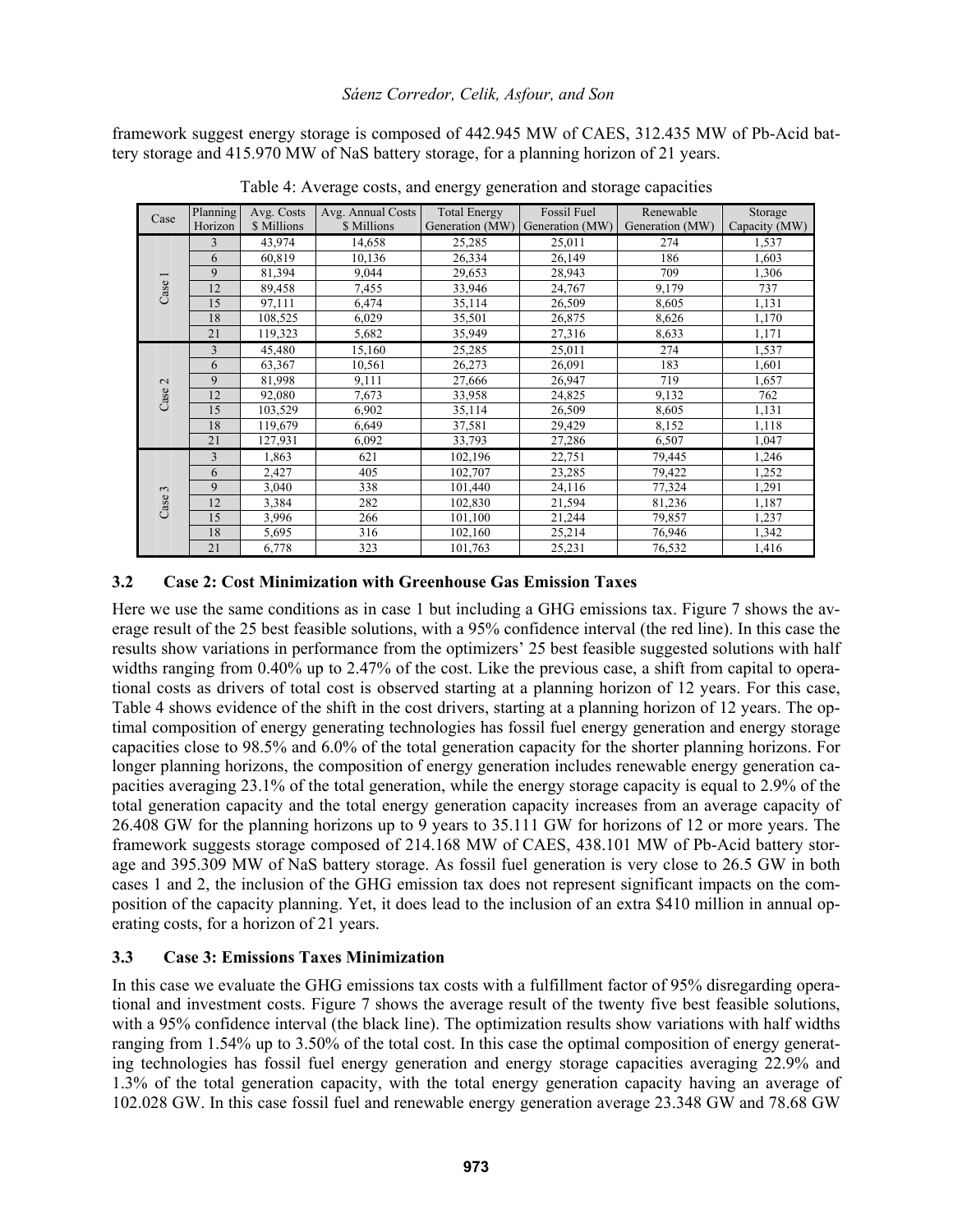respectively, with storage composed of 978.422 MW of CAES, 122.581 MW of Pb-Acid battery storage and 180.434 MW of NaS battery storage. Without the consideration of investment or operational expenses, the suggested solution to fulfill 95% of Florida's energy demand incurs a cost of a GHG emissions taxes that averages \$364 million annually.

### **4 CONCLUSIONS AND FUTURE WORK**

We have developed a comprehensive simulation based decision making framework to determine the best possible combination of investments for electric power generation and storage. This tool involves a combined continuous-discrete modular modeling approach for processes of different nature that exist within this complex system, and will help utility companies conduct resource planning via the employed multiobjective optimization techniques in a realistic simulation environment. The proposed approach has been successfully demonstrated for the electric utility planning at a scale of the state of Florida. In this case, for a planning horizon of 21 years, by incorporating a near optimal amount of energy storage of 1.17 GW, the energy demand may be met with a fulfillment factor of 95%, with an energy generating capacity that averages 35.95 GW (composed of 76% of fossil fuel and 24% of renewable energy generation). This is achieved at an average annual cost of \$5.7 billion. The implementation of a GHG emission tax has also been studied, the results have shown that the implementation of such a policy would conduce to an optimal energy storage of 1.05 GW and energy generating capacity that averages 33.8 GW (composed of 81% of fossil fuel and 19% of renewable energy generation). This is achieved at an average annual cost of \$6.1 billion. Contrary to most common intuition, it neither significantly reduces the amount of fossil fuel energy generation nor increases the proportion of renewable energy generation due to the intermittency in generation from renewable energy sources, and the fact that the fossil fuel energy generating systems are used to ensure that base load demand is always met. This fact was evidenced when no operational or investment costs were considered and a fossil fuel energy generation capacity of 25.231 GW is required. A GHG emission tax is redundant as the optimal planning capacity (that minimizes the operational costs) employs natural gas as its main fossil fuel energy generating system, since natural gas is the type of fossil fuel that has the lowest GHG emissions rate.

 Future work of the proposed study extends to the incorporation of energy markets, energy pricing policies, and exhaustive experimentation for the identification of key technologies that have the greatest impact on the optimal resource planning financially, socially and ecologically.

### **REFERENCES**

- Akpinar, A., M. I. Komurcu, M. Kankal, I. H. Ozolcer, and K. Kaygusuz. 2007. "Energy Situation and Renewables in Turkey and Environmental Effects of Energy Use." *Renewable and Sustainable Energy Review* 12:2013–39.
- Beaudin, M., H. Zareipour, A. Scellenbergable, and W. Resehart. 2010. "Energy Storage for Mitigating the Variability of Renewable Energy Sources." *Energy for Sustainable Development* 14(4): 302-314.

Carbon Tax Center. 2011. "Carbon Tax Center." Accessed February 3. www.carbontax.org.

- Chen, H., Y. Cong, W. Yang, C. Tan, Y. Li, Y., and Y. Ding. 2009. "Progress in Electrical Energy Storage System: A Critical Review." *Progress in Natural Science* 19(3):291–312.
- Dinçer, F. 2011. "The Analysis on Photovoltaic Electricity Generation Status, Potential and Policies of the Leading Countries in Solar Energy." *Renewable and Sustainable Energy Reviews* 15(1):713-720.
- Dufo-Lopez, R., J. L. Bernal-Agustin, and J. A. Dominguez-Navarro. 2009. "Generation Management Using Batteries in Wind Farms: Economical and Technical Analysis for Spain." *Energy Policy*  37(1):126-39.
- Energy Information Administration (EIA). 2010. "Annual Energy Outlook 2011 Early Release Overview." Accessed December 13. www.eia.gov/forecasts/aeo/pdf/0383er%282011%29.pdf.
- Energy Information Administration. 2010. "Annual Energy Review 2009." Accessed January 13, 2011. www.eia.doe.gov/emeu/aer/pdf/aer.pdf.